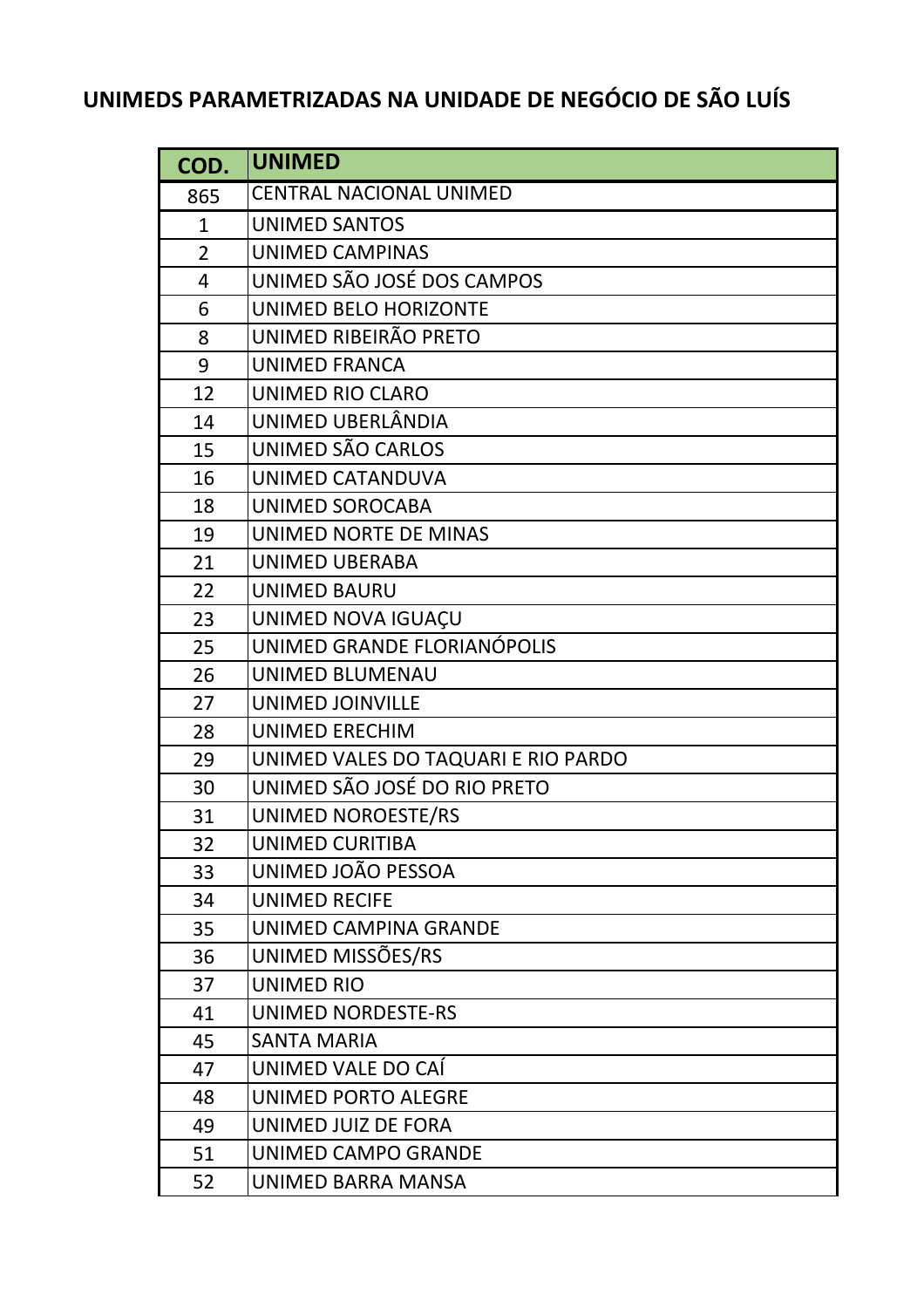| 54  | UNIMED NOVA FRIBURGO                     |
|-----|------------------------------------------|
| 55  | UNIMED VALE DO SINOS                     |
| 56  | UNIMED CUIABÁ                            |
| 58  | UNIMED SANTA BÁRBARA D'OESTE E AMERICANA |
| 63  | UNIMED FORTALEZA                         |
| 64  | UNIMED GOIÂNIA                           |
| 65  | UNIMED MACEIÓ                            |
| 76  | UNIMED GUARAPUAVA                        |
| 79  | UNIMED MANAUS                            |
| 80  | UNIMED VITÓRIA                           |
| 81  | UNIMED PARANAGUÁ                         |
| 82  | UNIMED VALE DO ACO                       |
| 85  | UNIMED CONSELHEIRO LAFAIETE              |
| 86  | UNIMED PATOS                             |
| 88  | UNIMED BELÉM                             |
| 97  | UNIMED REGIONAL MARINGÁ                  |
| 98  | UNIMED IMPERATRIZ                        |
| 99  | UNIMED TERESINA                          |
| 101 | UNIMED ITABUNA                           |
| 102 | <b>OESTE DO PARANA</b>                   |
| 106 | UNIMED RONDÔNIA                          |
| 107 | <b>UNIMED CARIRI</b>                     |
| 108 | UNIMED SERGIPE                           |
| 112 | <b>UNIMED SOBRAL</b>                     |
| 114 | UNIMED CATALÃO                           |
| 116 | <b>COSTA OESTE</b>                       |
| 120 | UNIMED ANHANGUERA                        |
| 125 | <b>UNIMED CABO FRIO</b>                  |
| 128 | UNIMED TUPÃ                              |
| 130 | UNIMED ALTA MOGIANA                      |
| 135 | UNIMED SUL DO PARÁ                       |
| 136 | UNIMED BOA VISTA                         |
| 138 | UNIMED VALE DO PIQUIRÍ                   |
| 140 | UNIMED SALTO/ITU                         |
| 144 | UNIMED DIVINÓPOLIS                       |
| 145 | UNIMED SETE LAGOAS                       |
| 146 | UNIMED SUL MINEIRA                       |
| 147 | UNIMED NORTE DO PARANÁ                   |
| 148 | UNIMED EXTREMO OESTE CATARINENSE         |
| 158 | UNIMED CASCAVEL                          |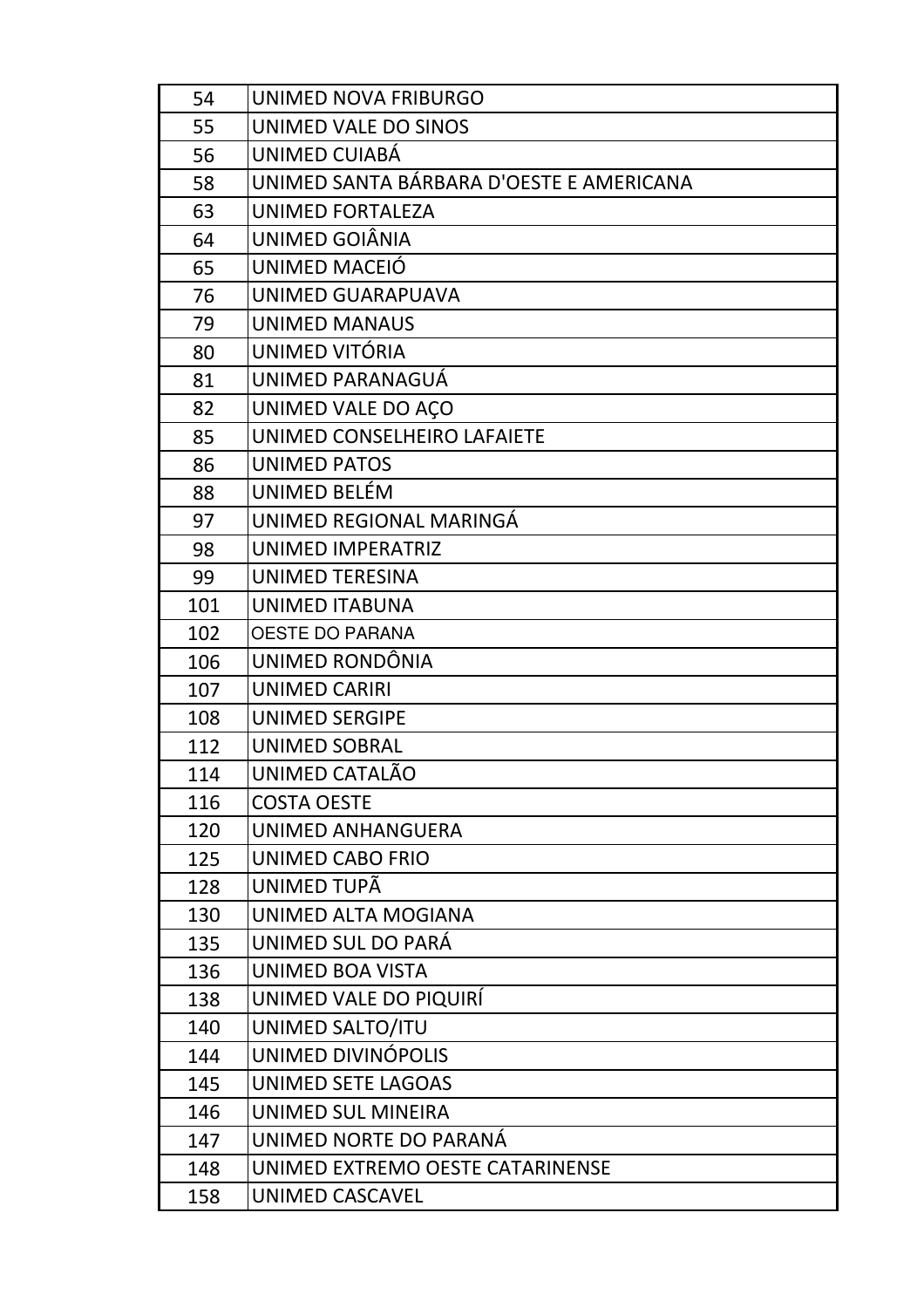| 163 | <b>SUDOESTE</b>                 |
|-----|---------------------------------|
| 164 | UNIMED ARAXÁ                    |
| 165 | UNIMED BEBEDOURO                |
| 166 | UNIMED MURIAÉ                   |
| 167 | UNIMED FOZ DO IGUAÇU            |
| 168 | UNIMED FRANCISCO BELTRÃO        |
| 174 | <b>UNIMED CARUARU</b>           |
| 175 | UNIMED REGIONAL SUL GOIÁS       |
| 176 | UNIMED SUL CAPIXABA             |
| 177 | UNIMED PATOS DE MINAS           |
| 178 | <b>UNIMED ANÁPOLIS</b>          |
| 179 | UNIMED VOLTA REDONDA            |
| 180 | UNIMED COSTA DO SOL             |
| 181 | UNIMED NOROESTE DO PARANÁ       |
| 182 | <b>UNIMED CIANORTE</b>          |
| 183 | UNIMED CAMPO MOURÃO             |
| 186 | UNIMED NORTE CAPIXABA           |
| 187 | UNIMED PATO BRANCO              |
| 190 | UNIMED TRÊS PONTAS              |
| 192 | <b>AMPARO</b>                   |
| 196 | UNIMED OESTE DO PARÁ            |
| 197 | <b>UNIMED BIRIGUI</b>           |
| 198 | UNIMED CRICIÚMA                 |
| 199 | UNIMED METROPOLITANA DO AGRESTE |
| 201 | UNIMED MARÍLIA                  |
| 202 | UNIMED TRÊS VALES               |
| 207 | UNIMED PLANALTO NORTE           |
| 208 | UNIMED PATROCÍNIO               |
| 209 | UNIMED ILHÉUS                   |
| 210 | UNIMED VALE DO SÃO FRANCISCO    |
| 217 | UNIMED POÇOS DE CALDAS          |
| 220 | <b>UNIMED LAGES</b>             |
| 221 | UNIMED TUBARÃO                  |
| 222 | <b>UNIMED PALMAS</b>            |
| 223 | UNIMED ITUIUTABA                |
| 224 | UNIMED EXTREMO SUL              |
| 226 | UNIMED NOROESTE DE MINAS        |
| 227 | UNIMED CHAPECÓ                  |
| 229 | UNIMED PLANALTO                 |
| 231 | UNIMED COSTA VERDE              |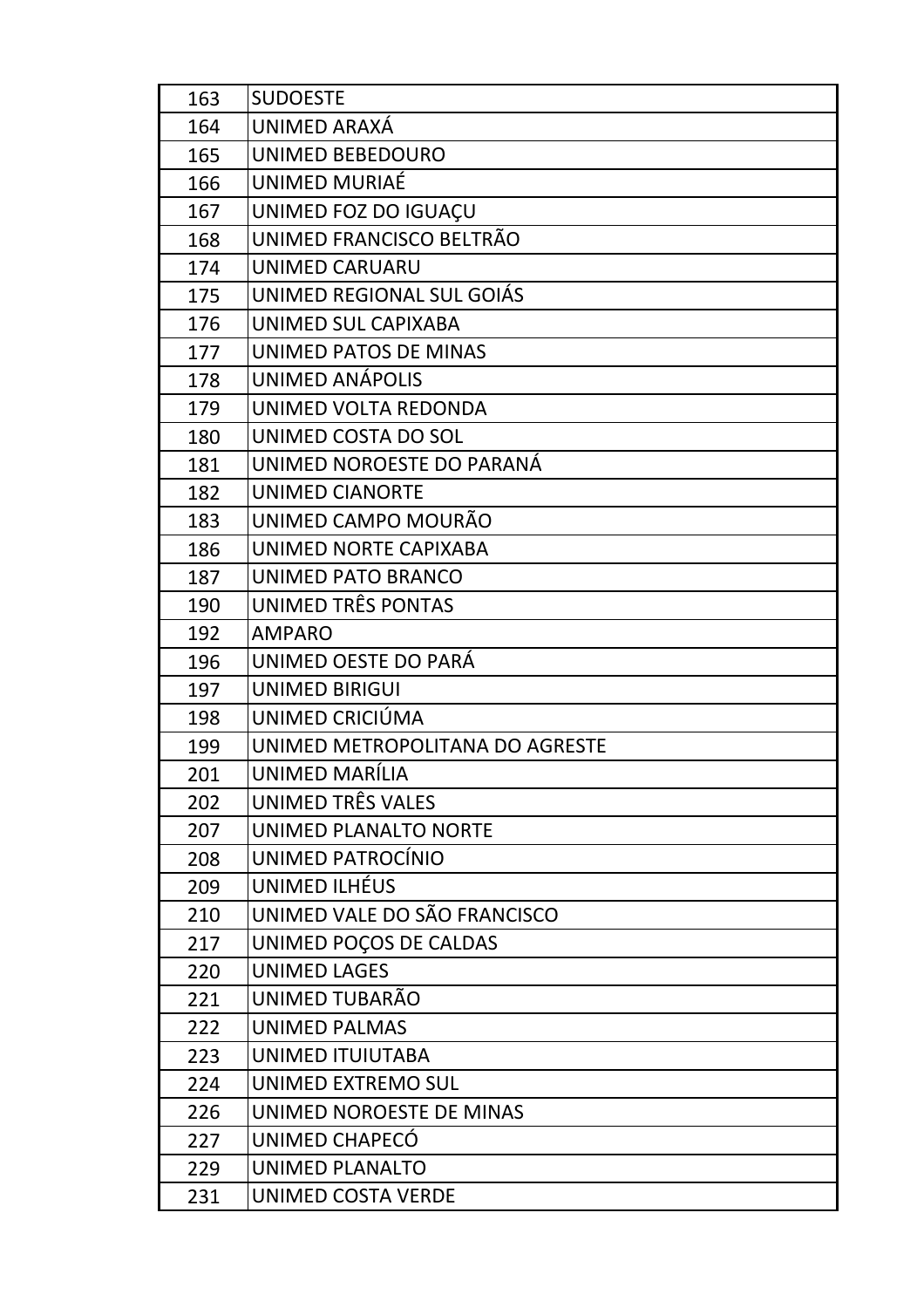| 233 | UNIMED LENÇÓIS PAULISTA       |
|-----|-------------------------------|
| 234 | UNIMED TRÊS CORAÇÕES          |
| 235 | <b>UNIMED ARAGUAIA</b>        |
| 236 | <b>GOVERNADOR VALADARES</b>   |
| 238 | UNIMED CENTRO-OESTE           |
| 240 | <b>UNIMED ALFENAS</b>         |
| 241 | UNIMED LEOPOLDINA             |
| 246 | UNIMED REGIONAL FLORIANO      |
| 247 | <b>UNIMED RESENDE</b>         |
| 248 | UNIMED CENTRO SUL FLUMINENSE  |
| 252 | <b>UNIMED LAVRAS</b>          |
| 254 | UNIMED NOROESTE CAPIXABA      |
| 255 | UNIMED PALMEIRA DOS ÍNDIOS    |
| 259 | UNIMED URUGUAIANA/RS          |
| 265 | UNIMED REGIONAL DE PICOS      |
| 266 | UNIMED RIO BRANCO             |
| 271 | UNIMED VALE DO JAURÚ          |
| 275 | <b>UNIMED MINEIROS</b>        |
| 276 | UNIMED SERRA DOS ÓRGÃOS       |
| 279 | UNIMED NORTE DO MATO GROSSO   |
| 283 | UNIMED SÃO ROQUE              |
| 284 | <b>UNIMED GUARULHOS</b>       |
| 286 | UNIMED COSTA DO DESCOBRIMENTO |
| 291 | UNIMED LITORAL SUL/RS         |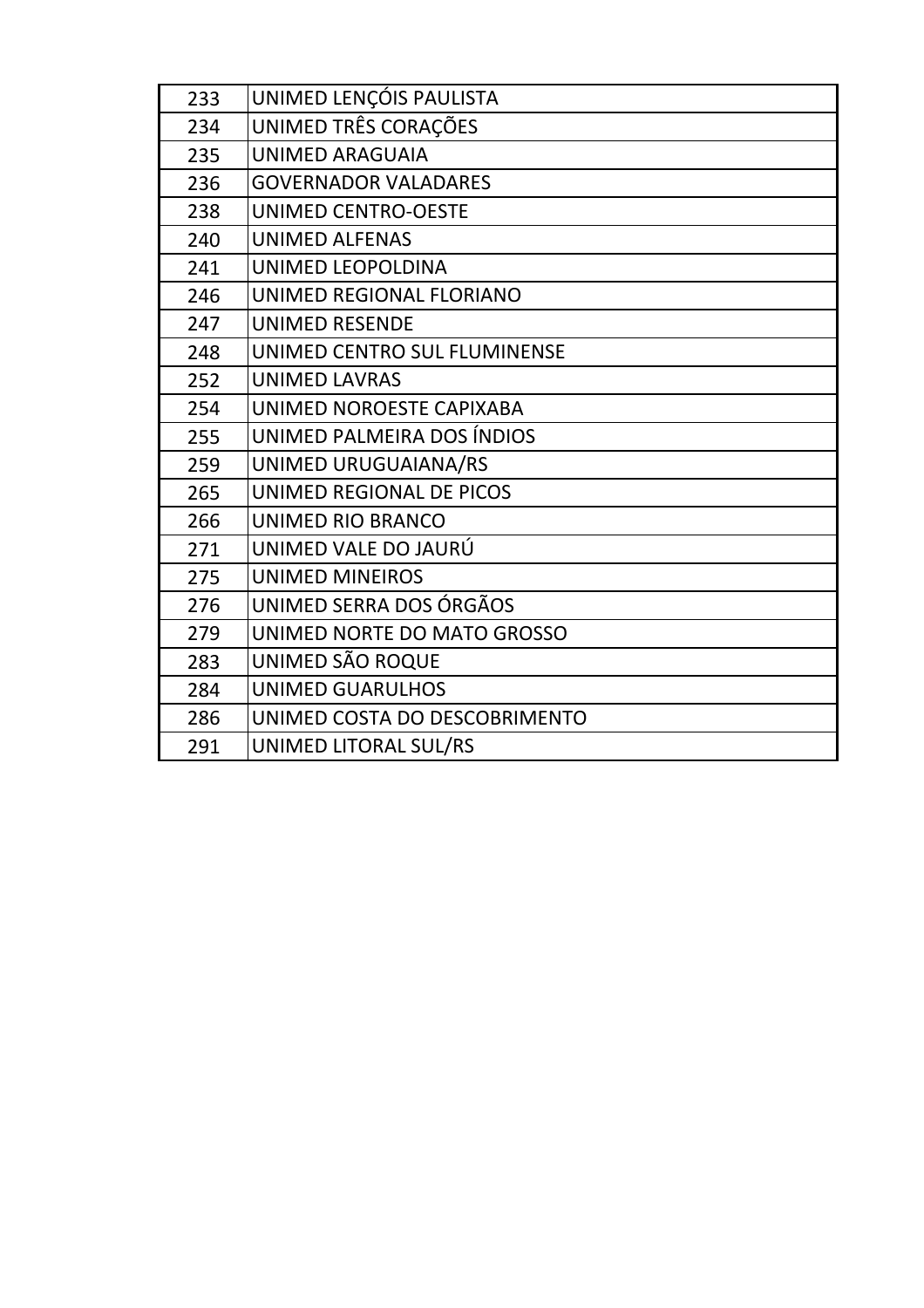| 296 | UNIMED MARQUÊS DE VALENÇA                       |
|-----|-------------------------------------------------|
| 297 | UNIMED CALDAS NOVAS                             |
| 298 | UNIMED PIRAQUEAÇU                               |
| 300 | <b>UNIMED ALTO VALE</b>                         |
| 304 | UNIMED JI-PARANÁ                                |
| 311 | <b>UNIMED IPAMERI</b>                           |
| 317 | UNIMED GURUPI                                   |
| 324 | UNIMED VALE DO URUCUIA                          |
| 328 | UNIMED PIRASSUNUNGA                             |
| 332 | UNIMED CAÇADOR                                  |
| 335 | UNIMED JOAÇABA                                  |
| 336 | <b>UNIMED VILHENA</b>                           |
| 337 | <b>UNIMED MORRINHOS</b>                         |
| 341 | UNIMED ANGRA DOS REIS                           |
| 534 | <b>UNIMED CAJAZEIRAS</b>                        |
| 611 | UNIMED CANOINHAS                                |
| 613 | UNIMED XANXERÊ                                  |
| 618 | UNIMED VALE DO IGUAÇU                           |
| 622 | <b>UNIMED VIDEIRA</b>                           |
| 627 | UNIMED CONCÓRDIA                                |
| 628 | UNIMED CURITIBANOS                              |
| 634 | UNIMED JARAGUÁ DO SUL                           |
| 635 | UNIMED RIOMAFRA                                 |
| 637 | UNIMED SANTA RITA, SANTA ROSA E SÃO SIMÃO       |
| 852 | UNIMED CENTRO PAULISTA                          |
| 854 | UNIMED NORDESTE PAULISTA                        |
| 855 | UNIMED CENTRO-OESTE PAULISTA                    |
| 857 | FEDERAÇÃO INTRAFEDERATIVA REGIONAL SUL DE MINAS |
| 970 | UNIMED DO ESTADO DE SÃO PAULO                   |
| 971 | UNIMED/RS                                       |
| 975 | UNIMED PARANÁ                                   |
| 976 | UNIMED SANTA CATARINA                           |
| 979 | UNIMED DO CEARÁ                                 |
| 980 | FEDERAÇÃO DO ESTADO DO RIO GRANDE DO NORTE      |
| 985 | FEDERAÇÃO DAS UNIMEDS DA AMAZÔNIA - FAMA        |
| 988 | <b>UNIMED CERRADO</b>                           |